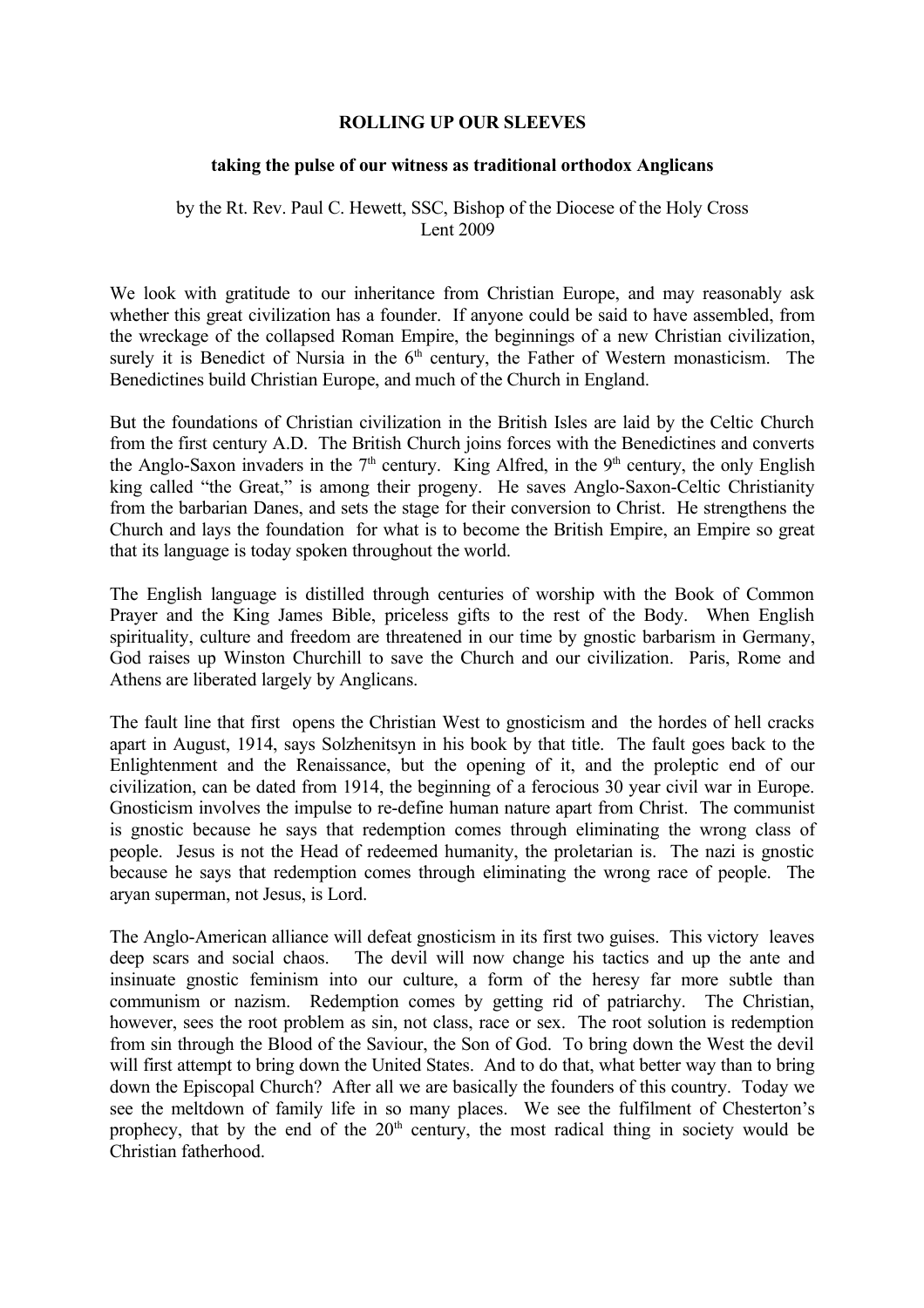With the purported ordinations of women in 1974 and 1976, the Episcopal Church crumbles, cracks and breaks. We now have a form of ministry which can never be recognized by the universal Church. We can no longer sustain a claim to be part of the Catholic Church. Our relations with the Greek Orthodox and the Polish National Catholic Church, and indeed, with all Catholic bodies, are now completely bent out of shape. A book of alternate services is substituted for the beloved Book of Common Prayer. By this time the marriage canon has been turned into a divorce canon. A nod is given to abortion on demand. Hundreds of parishes leave the Episcopal Church, or rather, more accurately, declare that the Church has left them. Scores of these are taken to court. It is estimated that 50,000 communicants leave in this first wave of departures, many of whom will set up the first Anglican Church in North America, with the help of the one bishop in the House who will stand apart as a prophet, Albert Chambers, retired of Springfield.

This is a horrible, devastating time for an orthodox Episcopalian, the early and mid-seventies. So many bishops, clergy and seminary professors, embracing the faddish gnosticism, leave believers standing in shock, dismay and betrayal. The Greek Orthodox, and other Orthodox bodies, with whom an astonishingly close post WWII relationship had developed, are utterly shocked and betrayed. The deep, underlying *theological issue* is identified as the Incarnation. Is Jesus God-in-the-flesh or not? If He is, then He is Lord, and we must obey Him. We must accept His mind for the Body. If He is not Lord, we can write the rules as we go along. The *moral issues* are identified as the family, marriage, and sexual identity. What does it mean to be a man-in-Christ? What does it mean to be a woman-in-Christ? Prophetic voices can be heard at this time, warning that in one generation, the ordination of women will accelerate a crisis in fatherhood and masculine identity, the worship of the mother-goddess, ever more abortions and the acceptance of practicing homosexuality. The hermeneutic that gives us the ordination of women is the same hermeneutic that brings acceptance of practicing homosexuality. All these issues are part of the gnostic impulse to re-define human nature apart from Christ, the divine Logos and Bridegroom of the Church.

The faithful at this time, whether they know it or not, are overrun by an alien force, the way France was overrun in 1940. To the astonishment of the world, Charles de Gaulle stands up in June, 1940, to declare himself to be France, thereby launching the Free French underground, a reconnaissance force to prepare the way for the Allied invasion and ensure that the Third Republic would continue. In 1976, some 30,000 who want to continue as Episcopalians in effect adopt the model of the Free French, to mount a resistance, and blaze a trail for a movement that might someday have a quarter million Anglicans, somewhere around the number needed for national visibility and impact on the culture.

The Fellowship of Concerned Churchmen convenes the St. Louis Congress in September 1977, the first bright ray of hope for those who can in conscience make no political compromises with the new establishment. Those who are willing to make compromises, and live in the system, are making a terrible mistake, like the Vichy collaborators. They are underestimating their enemy, or not even identifying who the enemy is, or are not able, or willing, to deal with the enemy. The enemy is not a house of genteel Episcopalian bishops, usually willing in the past to play on a level playing field. The enemy is Satan and the hordes of hell, who unleash themselves on the Episcopal Church, to utterly crush it, by marginalizing and destroying all faithful witness. With the Episcopal Church out of the way, the demons can roll up the rest of the Anglican Communion. The Christian West will be grievously undermined, and the rest of our Lord's Body will be absent the one element that can help to reveal her essential unity, the Anglican ethos.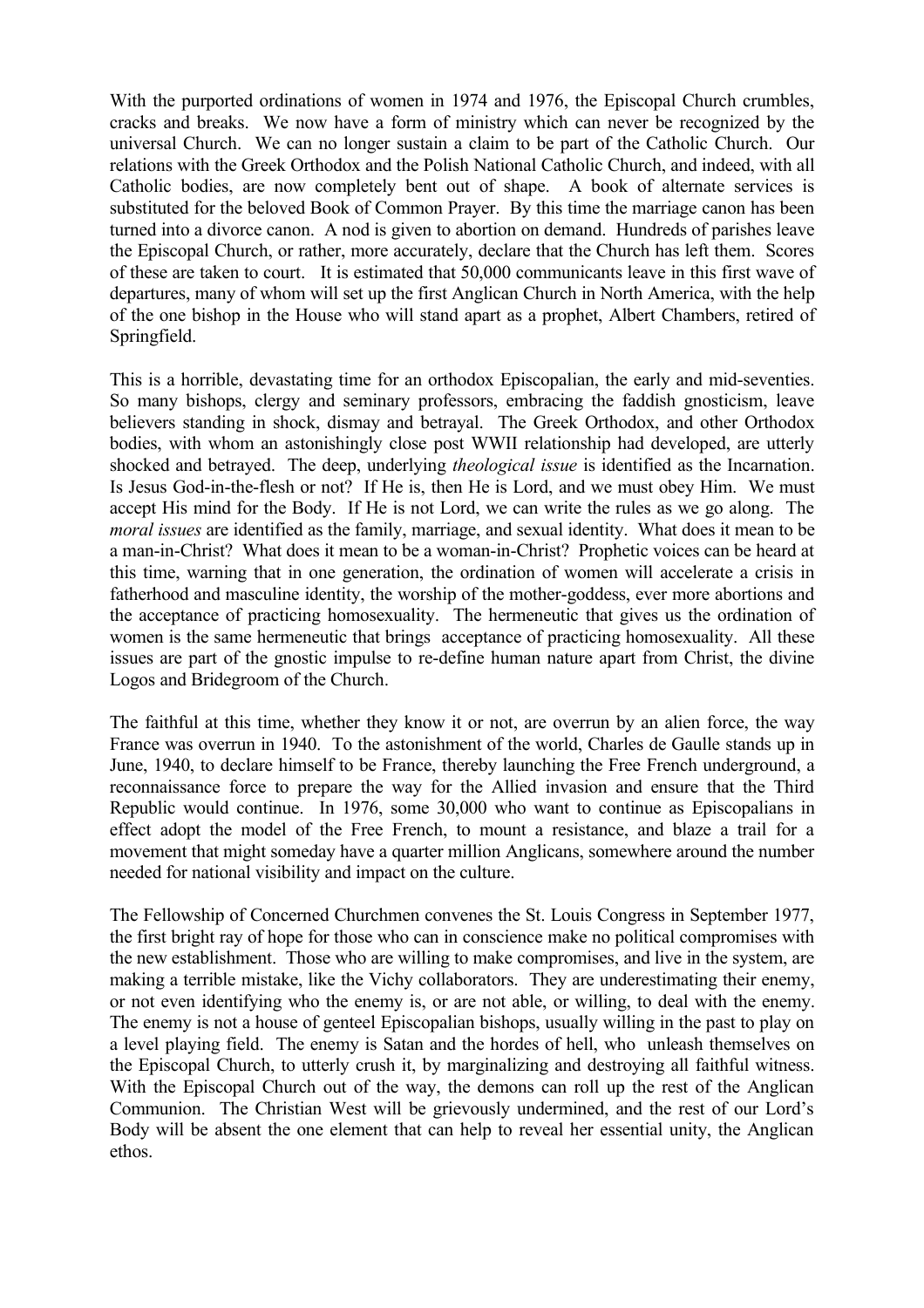With hindsight one can see now that there could have been much more cooperation between those who left and those who stayed. As with a chess game, some will see sooner than others when they are about to be checkmated. Everyone's time table is different. It is important to recognize that all traditional, orthodox Episcopalians are refugees…those who join a continuing church as well as those who remain in the old system. In the early days, a continuing church body might assume that it is some sort of final solution to the crisis. That assertion is no longer credible. A continuing church body is a holding pattern in a re-alignment in which we are all refugees. In France, during WWII, the Free French underground worked at every turn with those who appeared to collaborate, who would, for example, offer a cellar for a printing press or an attic for a radio transmitter. So it is more constructive to see the continuing churches not as the solution, but as a reconnaissance operation, to map the minefields and blaze a trail for the main body of the army. Our vocation has been like that of John the Baptist, to be a voice in the wilderness, "to make straight in the desert a highway for our God."

The St. Louis Congress, and the Affirmation it promulgates, in September, 1977, rally the new reconnaissance operation. Already scores of new parishes are being organized. Bishop Albert Chambers, with others, consecrates four priests to the Episcopate on January 28, 1978, in Denver, Colorado, to end run the House of Bishops and set up the ecclesiastical equivalent of the de Gaulle Free French. The new bishops divide the Country into four quadrants, and at the first Constitutional Convention in Dallas in 1979, rename the new body the Anglican Catholic Church.

It is fashionable to belabour the divisions that arose in this body. Of course personalities were involved. But there was a real vocational issue to face. Are we going to be backward looking, with a bunker mentality, closed to those still struggling in the system, clothing ourselves with hundreds of canons to protect ourselves from any repetition of the awful pain, looking forward to a funeral with the 1928 Prayer Book? Or is our vocation to update the Church for the unseen years of the coming century, by making the reforms we always knew were necessary? Should not our vocation be to get our young people excited about God? Partly over this vocational challenge the Anglican Catholic Church began immediately to fracture, and within ten years there were a number of competing jurisdictions, not unlike the 39 resistance movements among the Free French, some politically on the left, and some on the right. Before too long, though, these movements unify under Charles de Gaulle and the Cross of Lorraine.

How do the churches of the Anglican continuum get it right? To their credit, these bodies:

a. Make a correct assessment of the enemy. There can be no communion with bishops who have forfeited their orthodoxy. The faithful must be quarantined and protected and led out of negative energy to a positive affirmation of who we are in Christ. We are not against anything. We are *for* the apostolic ministry, *for* the historic Liturgy, *for* New Testament morality and *pro* life.

b. Commence offensive operations. There are no defensive rear guard actions anywhere in the Book of Acts. We set up a growth model and release our apostles and evangelists. All is proclamation of the ultimate event that defines all events, the truth that defines all truth: Jesus' mighty Resurrection. "Christ is risen!" Hundreds of new parishes and missions are founded. We learn the nuts and bolts of how to form house churches and new congregations, even on a shoestring. This is something we can share with the remnant communities in the UK and Scandinavia. Our overall mission is always to stake out a claim in a geographic region and present the claims of Christ to everyone living in it, by every means available, with everyone else who is doing the same.

c. We teach the consensus of the undivided Church of the first millennium in all matters of faith, order and morals. This is the classical Anglican and Eastern Orthodox position, and the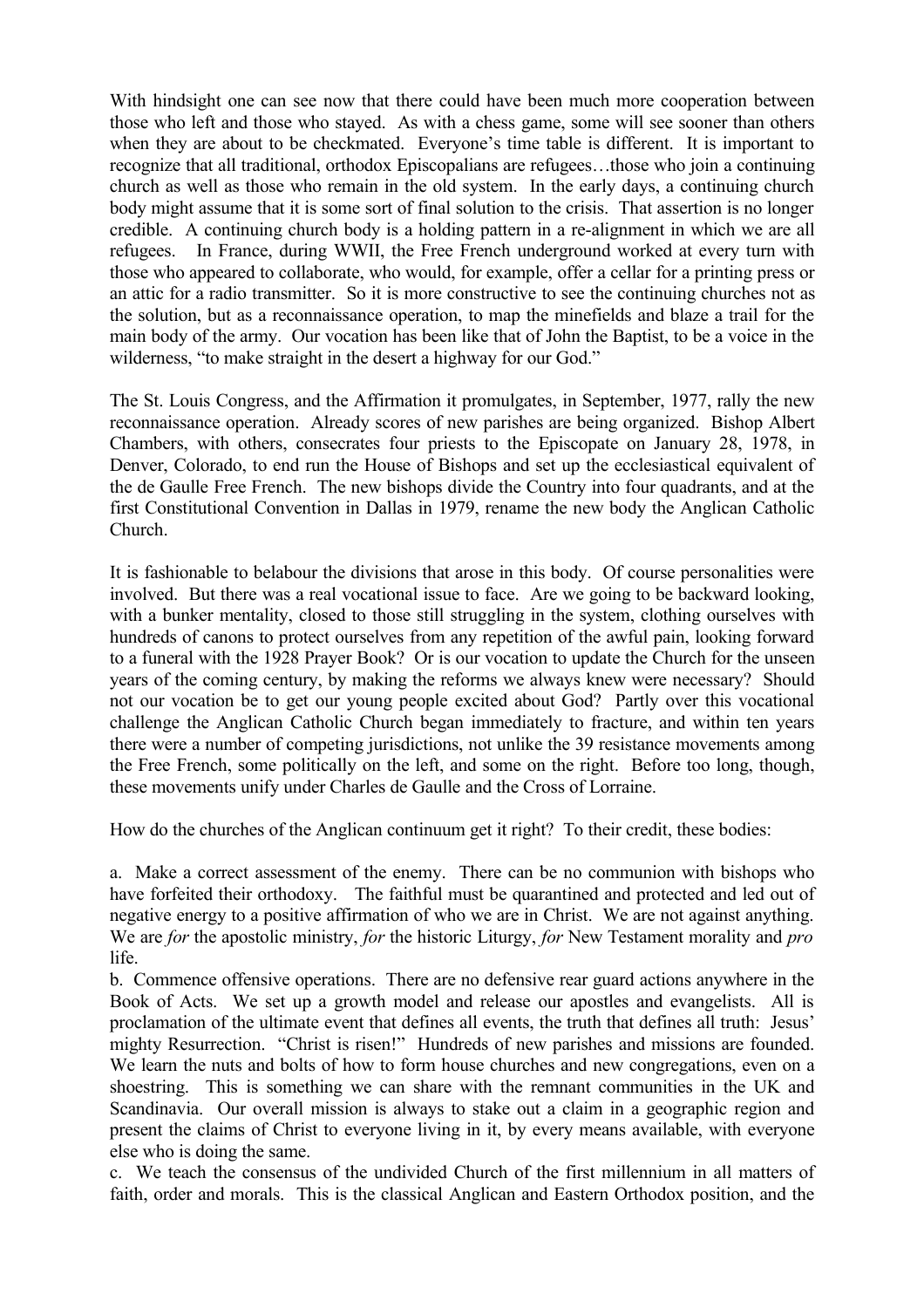model proclaimed by John Paul II. "As we face the third millennium, we overcome the divisions of the second with the consensus of the first."

d. As a badly needed reform, we move smartly to restore a sacramental episcopate (the Bishop as Father in God) as opposed to a juridical episcopate (the bishop as an administrator, or an adjudicator of canons, or worse, a policeman or tyrant). We also embrace conciliar governance (synods which hold themselves accountable to the rest of the Body in matters of faith, order, morals and mission).

e. We restore the Permanent Diaconate for men, so that it is normal for every parish to have one or two or more permanent deacons. We can share what we have learned here, and in (f) below, with the remnant communities in the UK and Scandinavia.

f. We train men as Layreaders, and equip them for leadership in worship, mission and discipling others.

g. We sometimes have good formation of men for the Priesthood.

h. We magnify women's ministries based on Scripture and Tradition: deaconesses, catechists, nuns, Church Army officers, lay canonesses, and above all, wives and mothers. Gospel transformation of our culture requires a new emphasis on the Biblical dignity and pre-eminence of being a wife and mother. The great Mothers' Unions of Africa show the way here.

i. We face the number two problem in our culture (number one is Solzhenitsyn's adage, "men have forgotten God"): the erosion of theology, of God, revealed as the Father Almighty, and the consequent erosion of fatherhood in the parish, home and community. Priests are fathers, set to reveal to the fathers and men in the Church their priesthood. The Holy Scriptures are unambiguously and unashamedly patriarchal, and deal from beginning to end with the redemption of patriarchy, from fallen, self-aggrandizing patriarchy to gracious, *kenotic* patriarchy, revealed in the radical self-emptying of the Son of God. When we are orthodox, we are the most radical in our culture, able to offer the culture to the Father for transformation through Christ, in the Holy Spirit. Only thus can we re-evangelize our communities, and now, the Muslims.

Eroding our capacity for this final reform is the widespread breakdown of biblical standards of marriage throughout our movement. Annulments have been given out too freely. Even at the level of bishops the biblical standards for marriage to one woman have been rationalized away, at the very time the Africans, who keep to the biblical standards, are meeting and working with us, and are shocked to find the divorce culture in our ranks. Traditional, orthodox Anglicans should remember the devil's attack in 1967. The marriage canon was the first to be torn apart. That is not a coincidence. As a reform, we all need to agree on a higher standard – the biblical one – and pick a date, and agree that while we can grandfather, without prejudice, everything before that date, we will apply the biblical standard after it. The biblical standard is that no man can be interviewed for any holy order who has an annulment, or whose wife has one, or, an ordained man with an annulment cannot be promoted. The whole concept of annulments needs to be reviewed and critiqued and quite possibly, eliminated. The consensus on this is growing.

Of course the fracturing of the continuing church movement was one of its other drawbacks, although it has been said that God used the divisions creatively, to prevent the Episcopal Church from taking us seriously. If we rose up, united, as a sizeable body in the early 80's, the Episcopal Church could have not only seized property and assets, but seriously interfered with the formation of new congregations, by shutting down our ability to get IRS tax numbers, bank loans, zoning variances and building permits. Some of that happened anyway. Gnostics are always totalitarians, who cannot stand Socratic dialogue or views differing from the official ideology. Gnostic systems are based on a fatal flaw, an intellectual swindle, which debate and dialogue will expose, and undo. Opposition must be marginalized and eliminated. In the Church of England today, most of the gnostic hierarchy are trying to eliminate the witness of Forward in Faith by denying the structural solution (an independent and free province, as set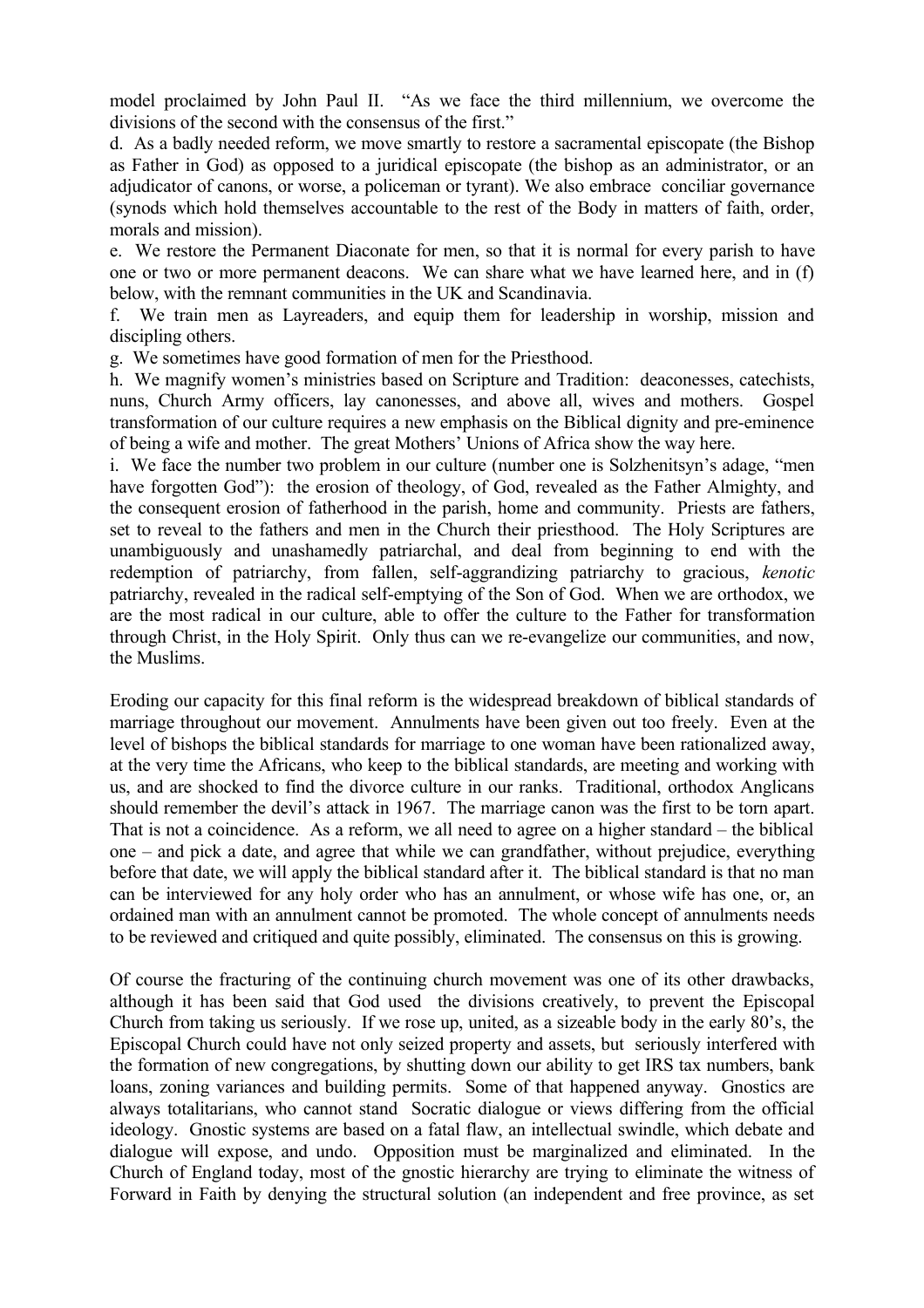forth in the book Consecrated Women?) that will be required with the consecration of women bishops.

Granting that our divisions afforded us a measure of protection, they were intrinsically a great liability. With hindsight, it is possible to apply what one of our laymen observed, a retired Marine Corps colonel. He likened our formation and deployment to an amphibious landing, the trickiest of manoeuvres in warfare. While landing on enemy beaches, there are many variables. Because of winds, tides, equipment malfunctions and enemy fire, troops can easily be landed on the wrong beaches, with the wrong officers, the wrong maps, the wrong ammunition and the wrong equipment. This can lead to a jumble and a tangle of units, and chaos, out of which the officers must lead the men, to get them off the beach, break through the enemy line, and regroup further inland.

This regrouping is now occurring, thanks be to God. For one thing, we are more likely to see ourselves today as refugees, and identify ourselves as tribes in the wilderness under Moses. As we near the  $40<sup>th</sup>$  year of our wilderness sojourn, we are aware of a convergence point in the Promised Land. Joshua will lead us in, and we will settle down peaceably together, aware of God's gracious hand upon us, because He has important work for us to do. He has a plan for us. We have a vocation as Anglicans, a vital role to play in the rest of the Body, and in the world. The reason we have been attacked by Satan with such ferocity is because this vocation is so very important.

So for the past ten years and more, it has been possible to see powerful centripetal forces at work among us. Informal networking and cooperation have lead up to this, along with transjurisdictional organizations (which have many members and contacts in the old system) such as Forward in Faith/North America, the Society of the Holy Cross, the Prayer Book Society, the Fellowship of Concerned Churchmen, Anglicans United, and others.

During the 1980s the revisionist leadership of Church of England, ignoring warnings from all quarters, puts the ordination of women on the agenda and enters the anguished debate on holy orders, making the break with Catholic Order in 1992. Through the dogged determination of traditional orthodox leaders, and by a miracle, a structural provision is made for the orthodox, with "flying bishops" and shadow jurisdictions. Under Bishop John Broadhurst, Forward in Faith emerges as a movement to rally the orthodox and to set about "being the Church." Remnant communities in Sweden (the Free Synod of the Church of Sweden, and later, the Mission Province) and Norway (the Nordic Catholic Church) cooperate with it.

In the United States the group working to "change things from within," the Episcopal Synod of America," elects Father (now Bishop) David Moyer as President, renames itself "Forward in Faith/North America" (FiF/NA) and models itself on its sister in the UK, to work toward a unified orthodox province for North America. Bishop Keith Ackerman then becomes the President, and the Anglican Province in America (APA) and the Anglican Church in America (ACA) both enter into accords of intercommunion with FiF/NA.

Other structural breakthroughs are (ca 2001) the formation of the Anglican Mission in America, sponsored by the Rwandans (led by Bishop Chuck Murphy), and jurisdictions in North America sponsored by Kenyans (Bishop William Atwood), Ugandans (Bishop John Guernsey) and Nigerians (Bishop Martyn Minns). At last the massive Anglican communities in Africa are aware of the crisis and are weighing in to support the orthodox, led by Archbishop Peter Akinola, Primate of Nigeria. Involvement of the Africans and other Global South primates is having an enormous impact on the re-alignment here. Archbishop Gregory Venables of the Southern Cone lends a helping hand every step of the way.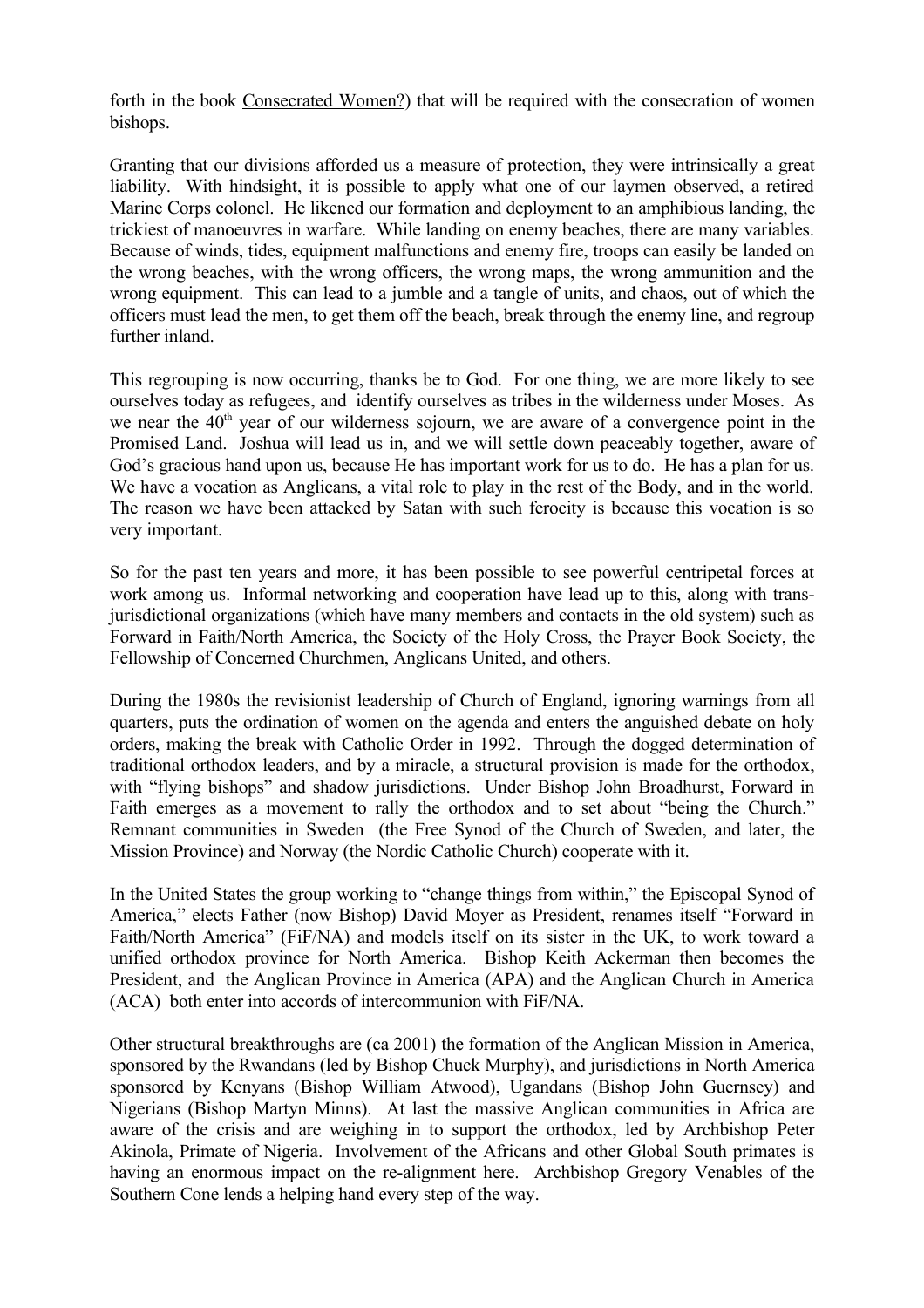Another structural breakthrough comes with the Reformed Episcopal Church and the Anglican Province in America deciding to set themselves on a path toward greater collaboration. Other jurisdictions sign up with this, and the Federation of Anglican Churches in the Americas (FACA) is born, in about 2006. In FACA, six jurisdictions, the Anglican Province in America (APA), the Reformed Episcopal Church (REC), the Anglican Mission in America (AMiA), the Anglican Church in America (ACA), the Episcopal Missionary Church (EMC) and the Diocese of the Holy Cross (DHC) hold themselves accountable to each other for Gospel witness, shared ministry, discipline and active cooperation.

The great re-alignment is given a boost in 2003 with TEC's consecration of a practicing homosexual bishop in New Hampshire. Now there is a groundswell of new witness. Bishop Robert Duncan of Pittsburgh leads the Anglican Communion Network, Bishop David Anderson, the American Anglican Council, and Bishop Donald Harvey, the Anglican Network in Canada. FiF/NA bishops (Keith Ackerman of Quincy, Jack Iker of Fort Worth and John-David Schofield of San Joaquin) now prepare their dioceses to move out of TEC. All the groups in the post-2003 witness are converging toward a single province for North America. The AMiA and the REC sign up with this, along with FiF/NA, with the provision that those who are traditional and orthodox on the ordination of women will have the same safeguards that FiF/UK plans for a new free province in the C of E: the integrity of holy orders, and our own synods, seminaries and ecumenical relations. This concept is like the " $10<sup>th</sup>$  Province" idea proposed in 1977, of a non-geographic and free tenth province in the Episcopal Church. The emerging new province is at this point called the Common Cause Partnership (CCP), and is being encouraged by the Global South primates, meeting in Jerusalem in June of 2008, as the Global Futures Anglican Conference (GAFCON). Late in 2008 CCP becomes the new Province of the Anglican Church in North America, led by Archbishop Robert Duncan and recognized by the Anglican primates who represent the bulk of the Anglican Communion.

The Diocese of the Holy Cross (DHC) in 2003 has its parishes recognized as overseas affiliates of FiF/UK. In 2006, DHC (a) enters into an accord of intercommunion with FiF/NA and (b) joins FACA. In 2009, DHC's parishes all become affiliates of FiF/NA, to help form a cluster in FiF/NA that is part of ACNA. Since DHC is actively in FACA, there is an important link between FACA and the ACNA.

Other significant links are to be found between the Anglican Catholic Church, the Province of Christ the King and the United Episcopal Church, sister jurisdictions that emerged from the 1978 Denver Consecrations. They recognize each other and enjoy an informal federation, which is connected to FACA by many ties of friendship and cooperation.

All these centripetal forces are the hand of God, the work of the Holy Spirit, in our midst. Internationally there is GAFCON and the new primates council. In the UK there is FiF. In North America there is ACNA and FACA and the ACC/PCK/UEC alliance. We are all part of "the converging church," the re-alignment of Anglicanism, which is not so much a split as a great reform, to return to the consensus of the undivided Church of the first millennium, to unite the catholic, the evangelical and the charismatic strands and to engage in Kingdom thinking for the unhindered proclamation of the Gospel. The Lord is freeing us to be Anglicans, whose roots go through Churchill to Alfred the Great to Benedict to the Celtic Church in Britain and to the apostles of our Lord, Jesus Christ.

The Celtic itinerant missionaries of old have left an indelible impression on us. Benedict's emphasis on the family, rooted in one place, is with us always. Alfred's zeal for Holy Tradition and for freedom burns forever. The Reformer's focus on the fathers, with the incarnation as a